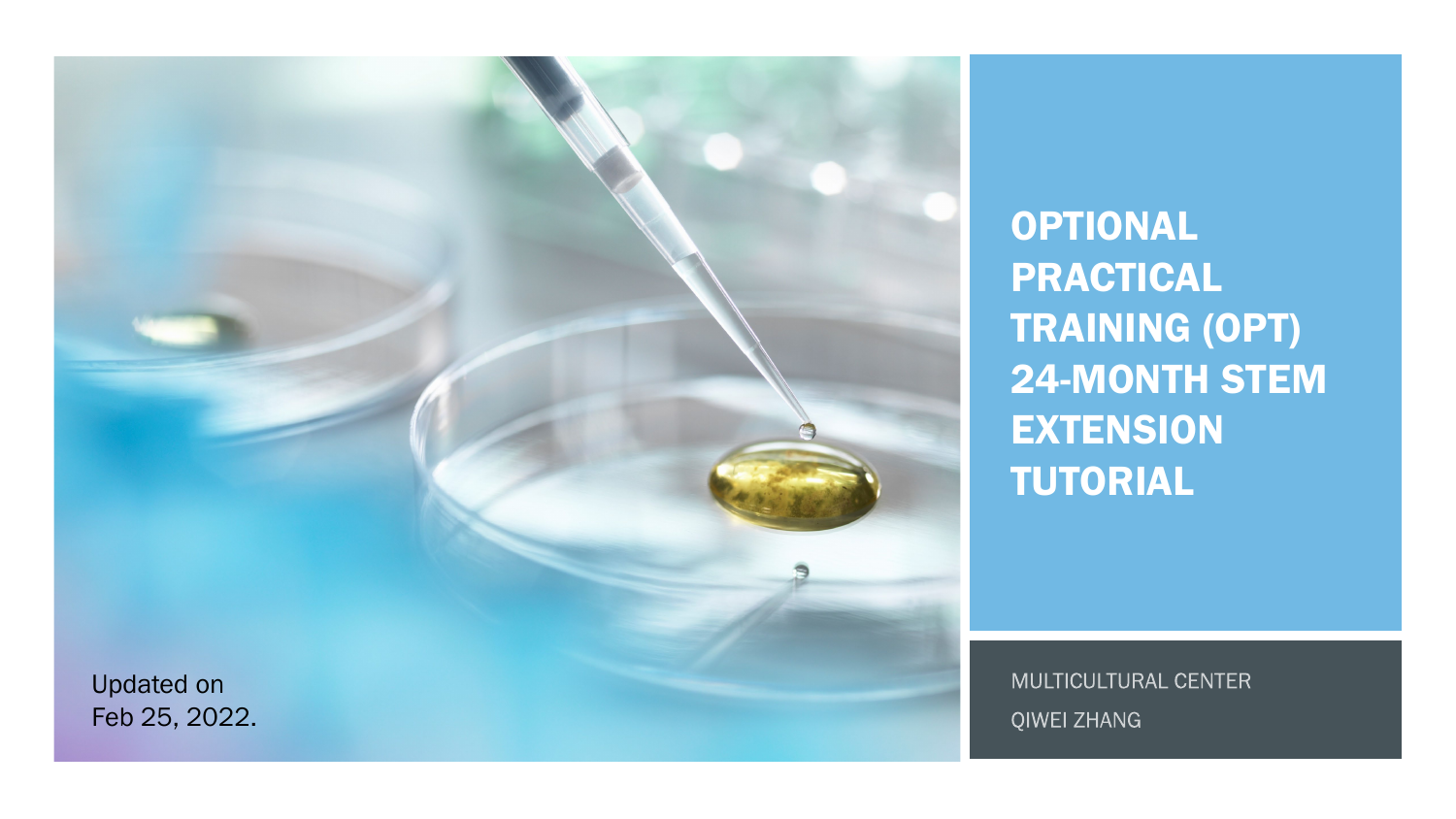#### FORMS AND FEES

- **USCIS has recently made the 1-765 form and OPT/STEM OPT applications available for e-filing.**
- USCIS may make updates to forms and fees from time to time. See the Fees and I-765 sections of the tutorial for more information about the *current* form and fee changes.
- If filing by mail, make sure you are paying the correct fee and using the correct form on the date you are mailing your package to USCIS.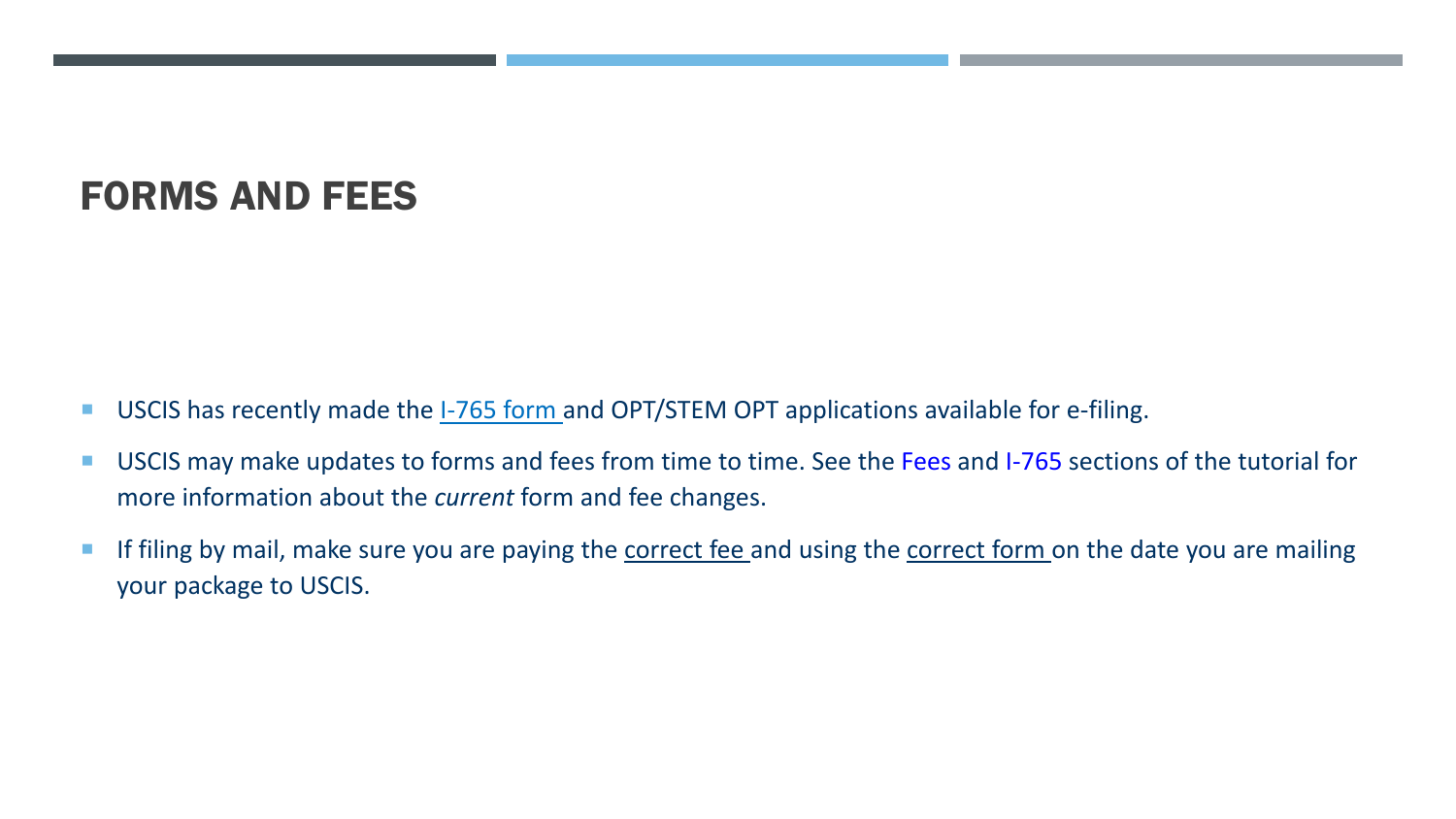#### OPT 24-MONTH STEM EXTENSION TUTORIAL

- **Please note that the slides is for instructional purpose only.**
- An OPT STEM application to USCIS is **your own personal application**. You alone are responsible for timely filing with full documentation, understanding F1 rules regarding OPT STEM Extension, and properly maintaining F1 status.
- **Please review the entire slides and ask your DSO if you have any questions.**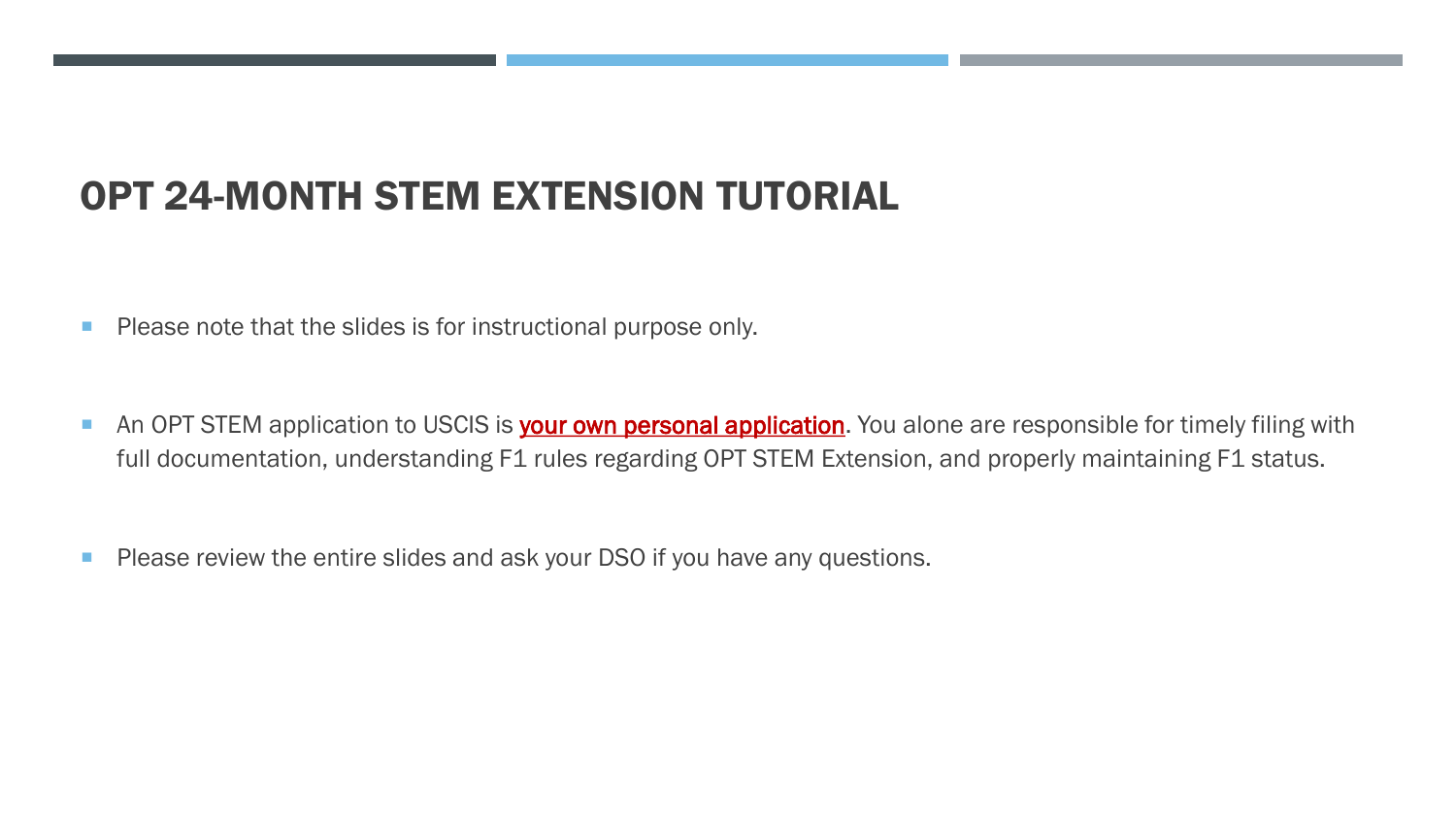# OPT STEM EXTENSION ELIGIBILITY

- You must be a recipient of a U.S. Bachelor's (Master's or Doctoral) degree in a STEM (science, technology, engineering, or math) designated degree program. [See this list of STEM Majors.](https://www.ice.gov/doclib/sevis/pdf/stemList2022.pdf) (You can check the CIP code listed on your I-20.)
- You are currently authorized for 12-month OPT and have not exceeded 90 days of unemployment.
- Can apply based on any previous STEM degree from an SEVP, accredited U.S. institution within the last 10 years.
- **[Employed or have a job offer d](https://www.e-verify.gov/)[irectly related to your field of study](https://www.ice.gov/doclib/sevis/pdf/optDirectlyRelatedGuidance.pdf) [from an employer who is registered in the USCIS E-](https://www.e-verify.gov/)**Verify Program. Must complete Form I-983 with employer and all employers must have an EIN number.
- Your employer can work with you to fully complete the [Form I-983 a](https://studyinthestates.dhs.gov/stem-opt-hub/additional-resources/form-i-983-overview)nd abide by all [employer obligations,](https://studyinthestates.dhs.gov/stem-opt-hub/employers-stem-opt-reporting-requirements) including [Dept. of Homeland Security Site visits](https://studyinthestates.dhs.gov/stem-opt-hub/for-employers/employer-site-visits).
- You are applying no more than 90 days before your 12-month OPT expires and no later than the expiration of your 12 month OPT.
- Two [24-month STEM extensions](https://studyinthestates.dhs.gov/stem-opt-hub/for-students/students-determining-stem-opt-extension-eligibility) may be granted per lifetime.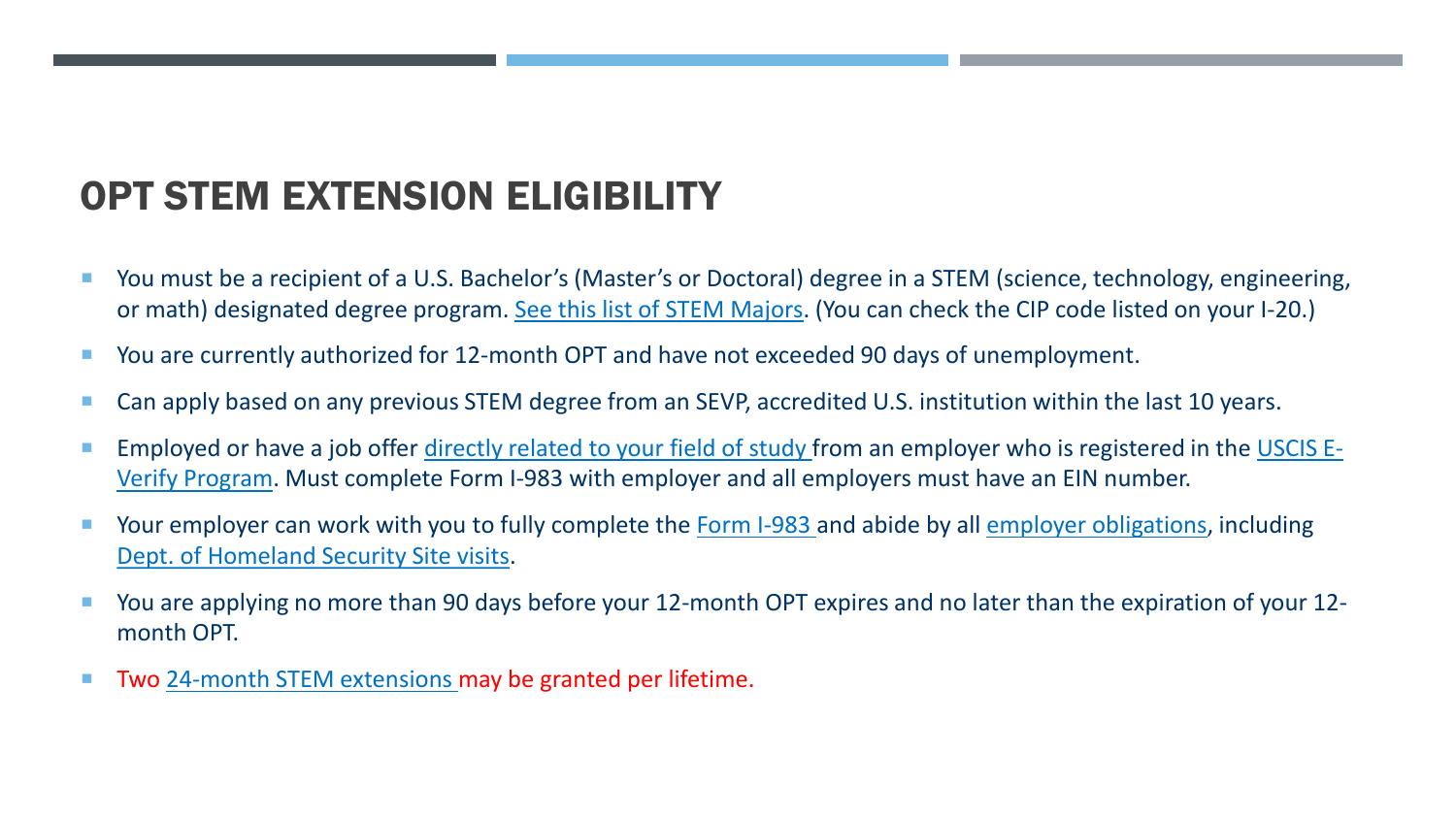#### TYPES OF ALLOWABLE EMPLOYMENT

- Volunteer/Unpaid positions and self employment are NOT allowed by the 24-Month STEM OPT Extension. STEM-eligible employers must have e-Verify & EIN numbers and the student must have a "bona fide employer-employee relationship". To establish a bona fide relationship, the employer may not be the student's "employer" in name only.
- Cannabis Industry- be aware that use and sale of cannabis is illegal at the *federal* level, although it may be legal in some U.S. states. To avoid possible deportation or inadmissibility form the US, **students should avoid positions related to federally illegal substances**.
- According to USCIS updates August 2018:
- Under no circumstances would another F-1 student on OPT or a STEM OPT Extension be qualified to train another F-1 student on a STEM OPT Extension.
- The employer that signs the Form I-983 *must be the same entity* that provides the practical training experience to the student.
- The emplover has sufficient resources and personnel available to provide appropriate training in connection with the STEM opportunity at the location(s) specified in the Form I-983.
- The "personnel" who provide/supervise the training experience may be either employees of the employer, or contractors who the employer has directly retained to provide services to the employer; they may not be employees or contractors of the employer's clients or customers.
- DHS will review on a case-by-case basis whether the student will be a bona fide employee of the employer signing the Training Plan, and verify that the employer that signs the Training Plan is the same entity that employs the student and provides the practical training experience.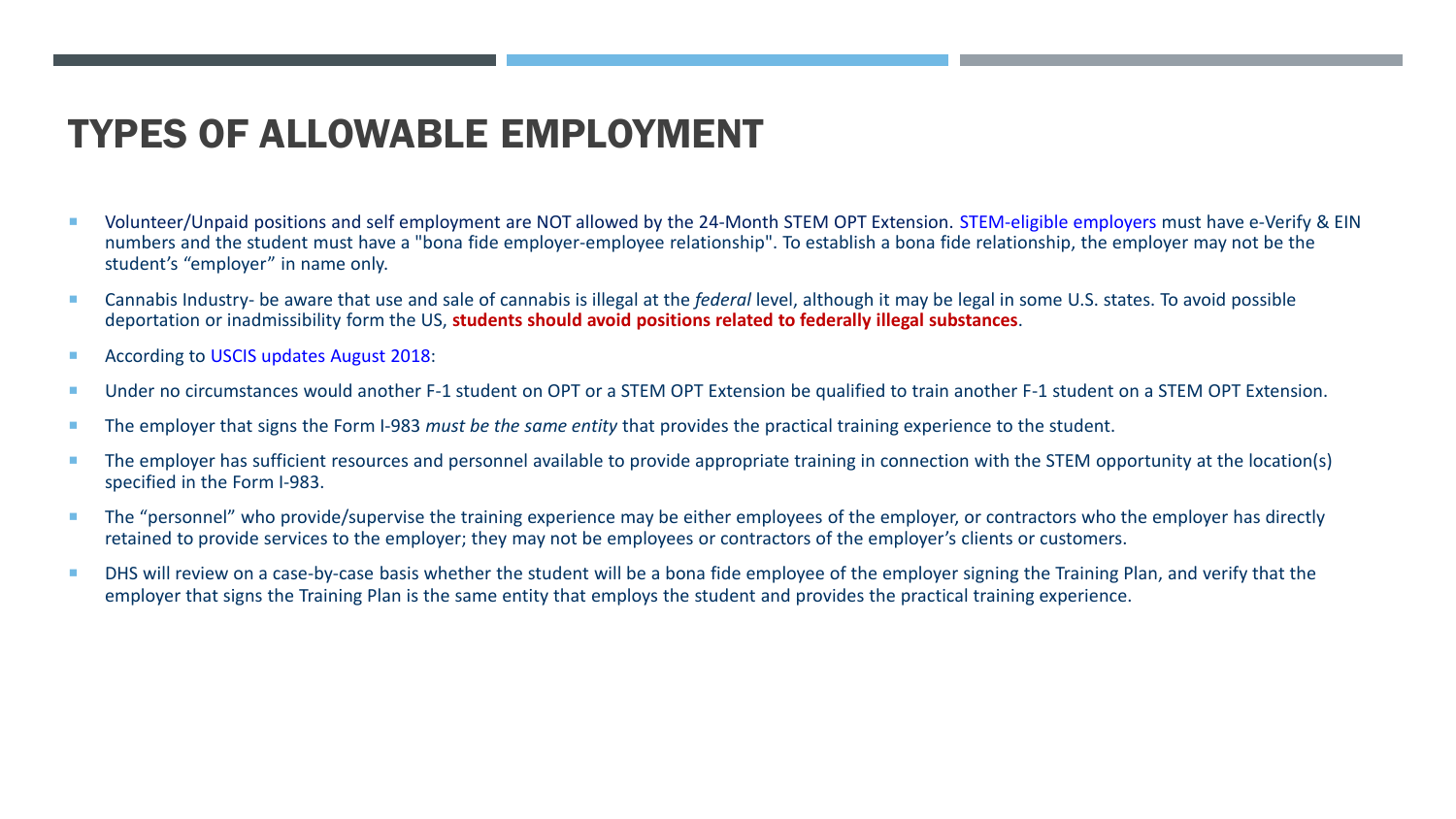# UNEMPLOYMENT DURING STEM OPT

- As long as you have submitted a timely filed STEM application to USCIS, you can continue working for up to 180 days after the expiration of your original OPT EAD while you wait for the STEM EAP approval.
- During 12-month OPT you have a maximum of 90 days of unemployment over the 12 month period. During the STEM period you are allowed an additional 60 days of unemployment.
- Starting from the first date of your STEM OPT period, the total allowed unemployment days extends to a maximum of 150 days of unemployment during the entire OPT/STEM period*, beginning from the start of your original OPT EAD card*.
- This is NOT just 150 days at the *beginning* of OPT or STEM. You are only allowed 150 total days over the entire 3 years.
- **If you exceed 90 days of unemployment during your original 12-month OPT you are not eligible to apply for the STEM OPT Extension.**

Example: OPT EAD Dates: Jan 1-Dec. 31, 2020. STEM EAD Dates: January 1, 2021-December 31, 2022.

You used 60 days of unemployment during your 12 month OPT period from Jan. 1-Dec. 31, 2020. Your STEM period begins on Jan. 1, 2021. You continue your work after Jan. 1, 2021 with Company A. On March 1, 2021 you end your job with Company A. You later apply for a new STEM I-20 authorization for a job with Company B that begins on April 30. You have used another 60 days of unemployment, for a total of 120. You now have only 30 more days of unemployment remaining for the rest of your STEM period until December 31, 2022.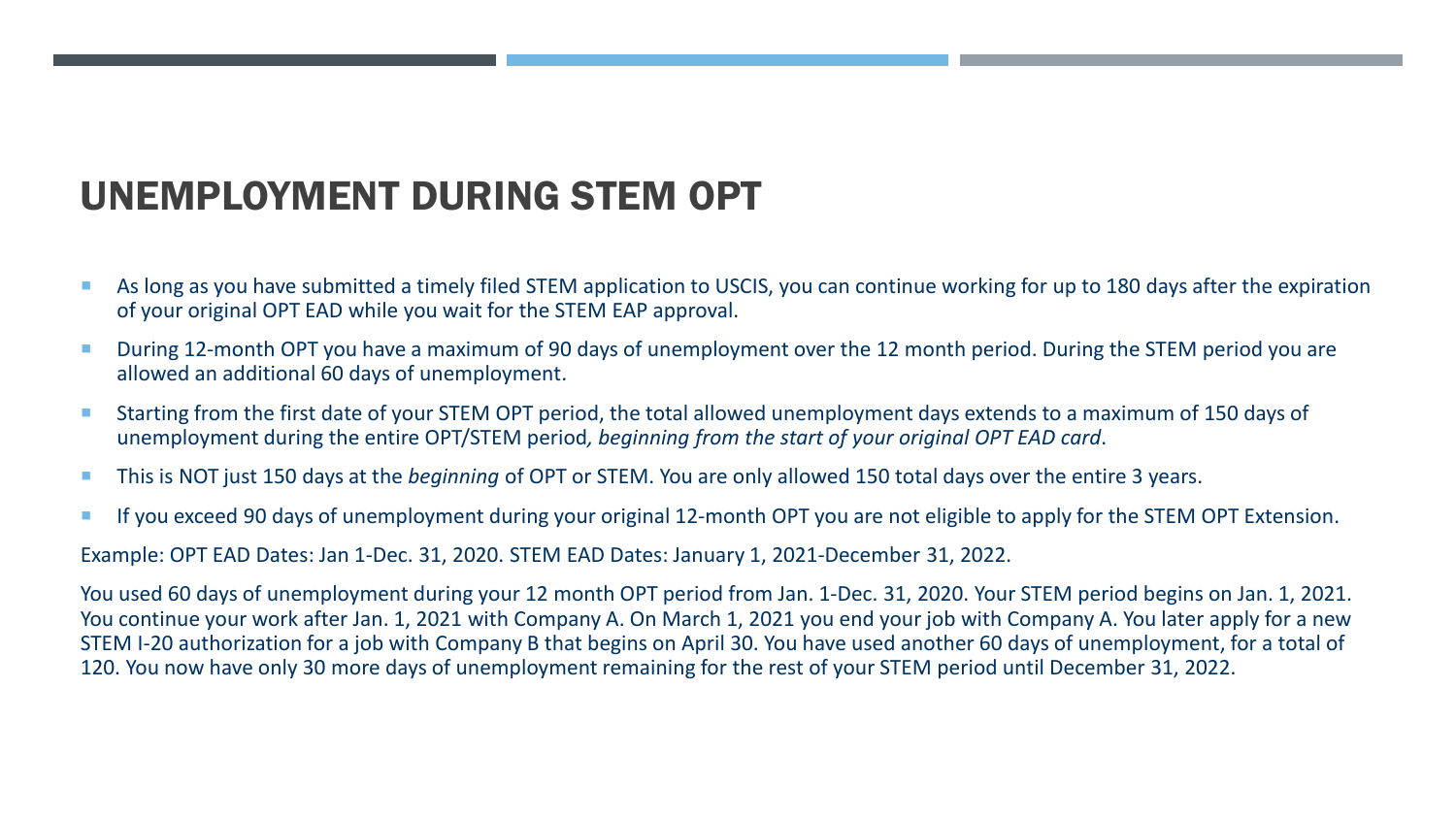# WHEN TO APPLY

- **The State Manush 20 You may apply as early as 90 days before your OPT EAD end date.**
- You must submit your STEM I-20 request AT LEAST 2 weeks before your current OPT EAD expires.
- USCIS must receive your application before the expiration date of your OPT<sup>\*</sup>. Check your OPT EAD card for the expiration.
- If you are applying for an OPT STEM Extension *at the same time* you are filing for an H-1B employment visa you MUST review both the H-1B & STEM Extension information at the end of this tutorial and the Cap-Gap webpage.

#### IMPORTANT!

 \* Your OPT employment authorization will be automatically extended for 180 days after your OPT EAD end date while your OPT STEM application is pending.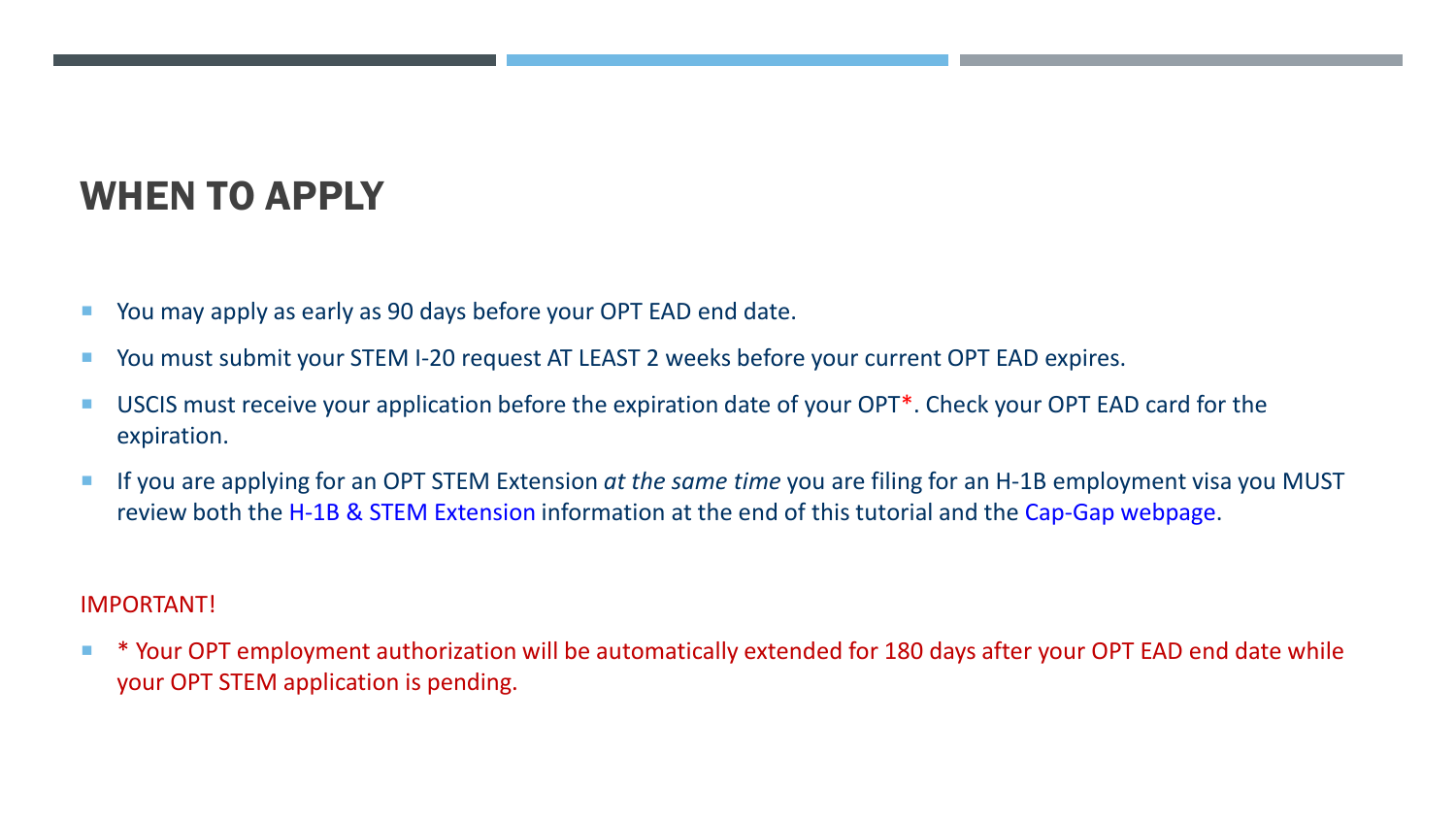## OPT STEM APPLICATION STEPTS

#### Step 1: Complete Form I-983

The formal training plan must clearly articulate the OPT STEM learning objectives and affirm the employer's commitment to helping you achieve those objectives. To fulfill this recruitment, you and your employer must complete and sign Form I-983 and then submit the pages 1-4\* to your DSO.

\* You don't need to include page 5 of the I-983 when you initially apply, but the annual evaluation requires you submit page 5.

<https://studyinthestates.dhs.gov/stem-opt-hub/additional-resources/form-i-983-overview>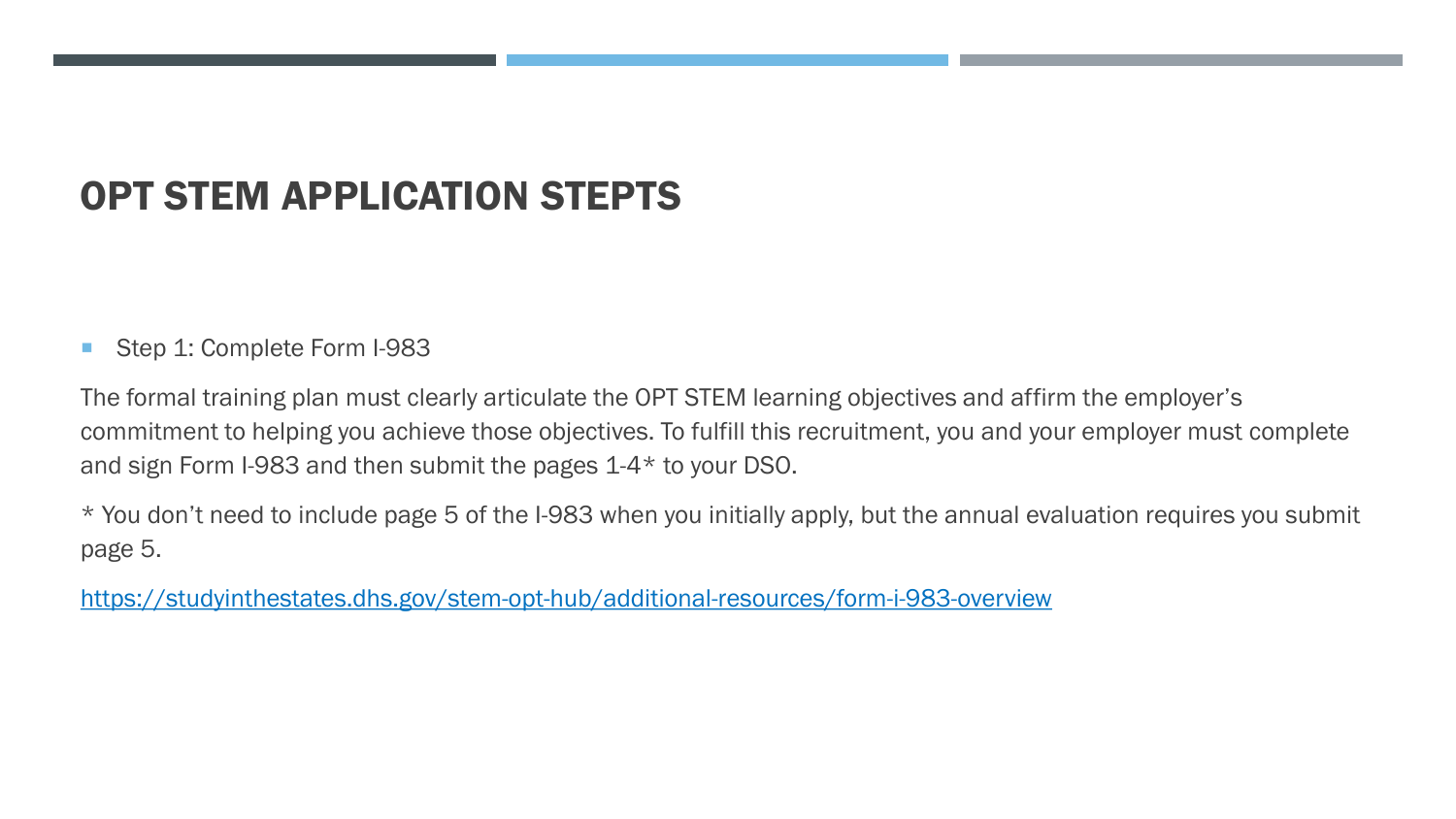#### STEP 2: UPDATE WITH DSO AND DSO REVIEW YOUR ELIGIBILITY AND RECOMMEND ON SEVIS

- Make an appointment with your DSO Qiwei Zhang on the **[Hive](https://csbsju.starfishsolutions.com/starfish-ops/dl/instructor/serviceCatalog.html?bookmark=connection/17657/schedule)** stating that you with the OPT appointment as an option.
- **I-983 to upload in SEVIS when recommend you.**
- Obtain the I-20 for STEM OPT and check it for accuracy.
- **STEM OPT travel signature is good for 6-month period.**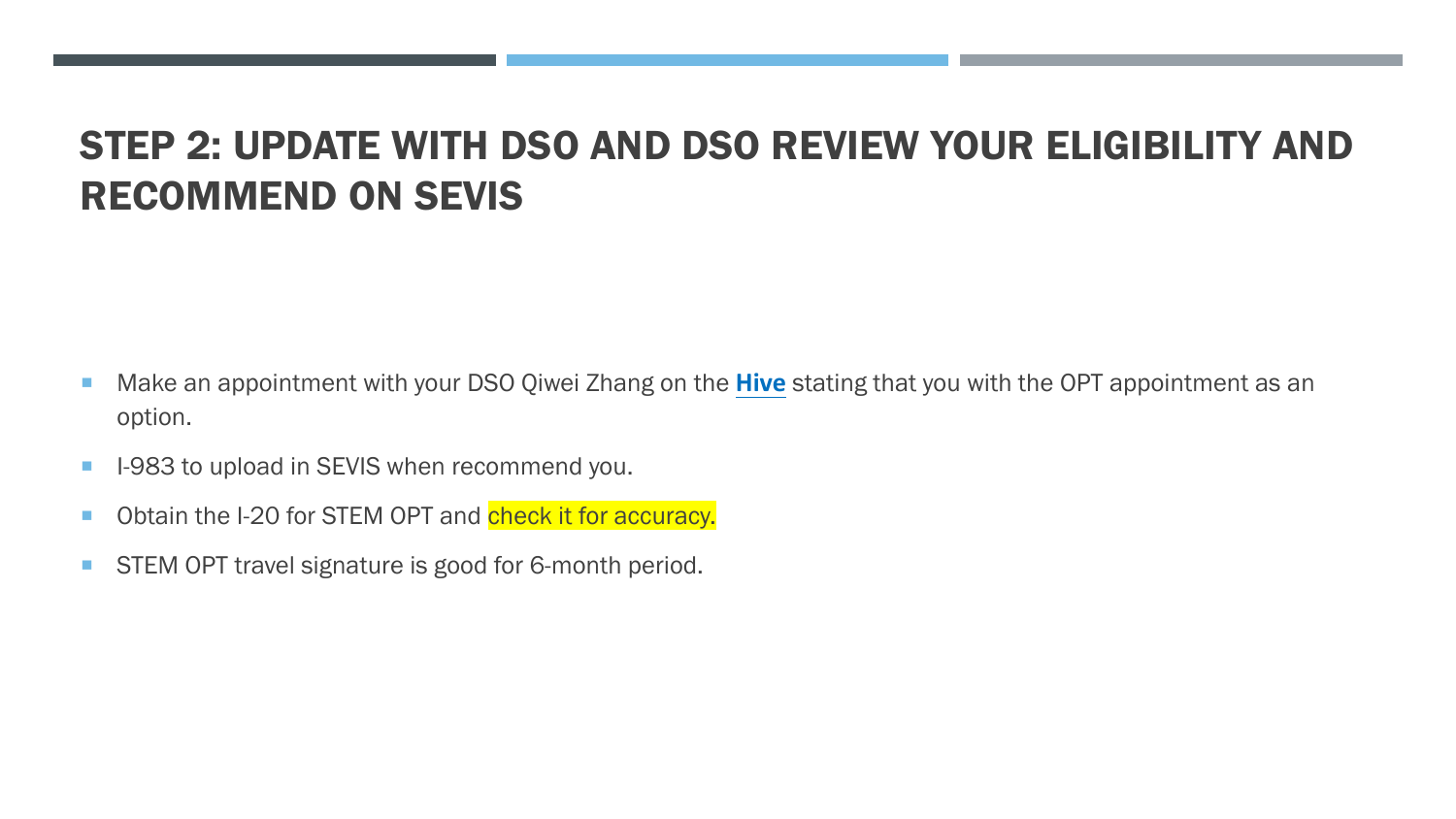## STEP 4: PREPARING AND SUBMIT YOUR APPLICATION MATERIALS

- You can now file I-765 online, unless you choose to file it by mail. With e-filing, you can have your USCIS account, check the status of your application, pay the fee online instead of money order, complete the I-765 form online and upload documents.
- You should apply i-765 within 30 days after you received your STEM OPT I-20.
- **The following instruction is for e-filing.**
- USCIS will send all notifications to you via your online account. These include pending notice, requests for evidence, denials and approvals. USCIS will also send you these notifications through mail.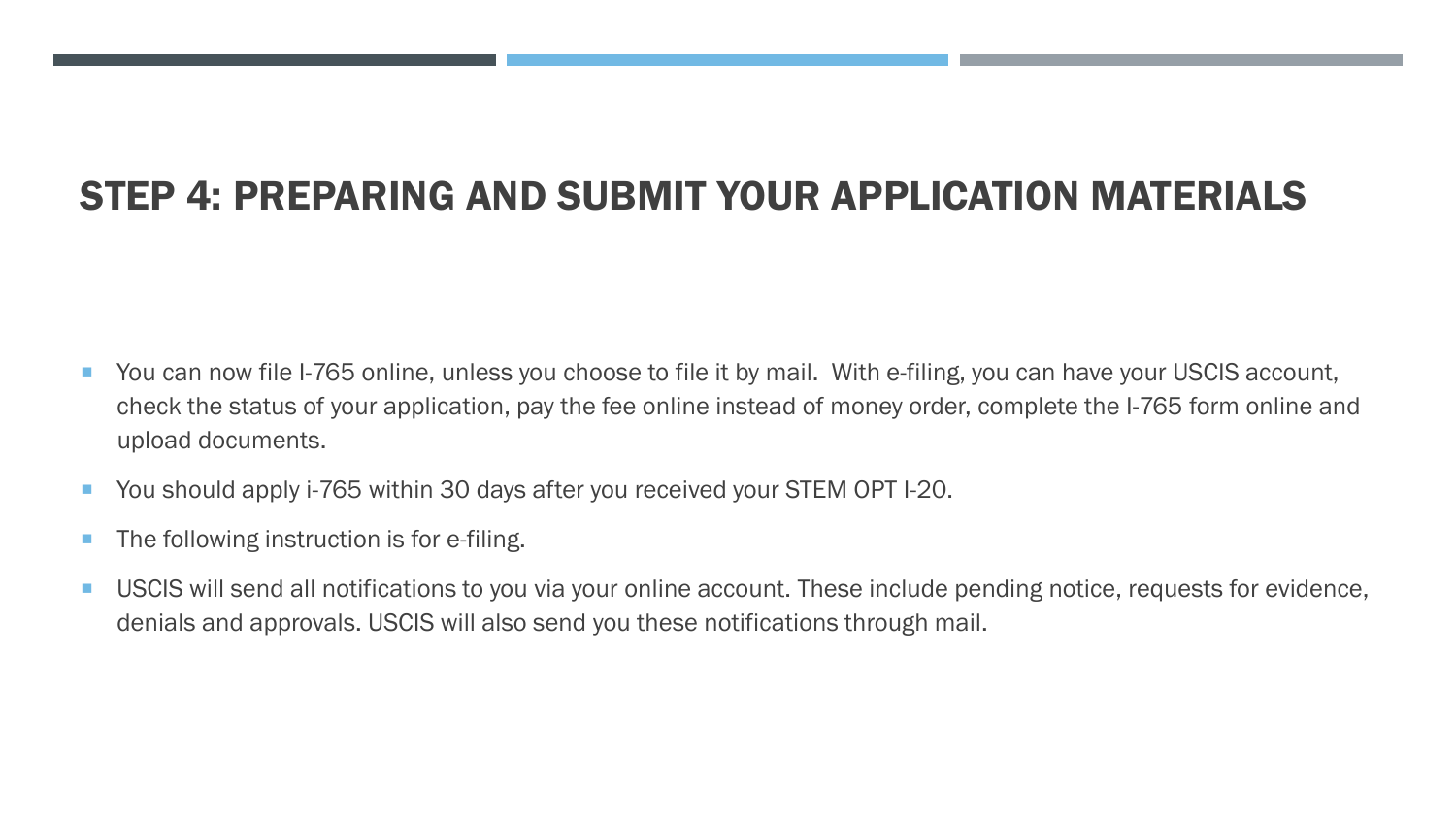#### MATERIALS YOU NEED TO FILE I-765

- 2 U.S. passport photos\* taken within the past 30 days. (You will need digital version of your passport photo. If you file by mail, you should include your name and I-94 number written lightly in pencil on back of each photo.)
- (Digital version) of your previous OPT and your I-20 STEM OPT.
- Scanned passport page and visa page.
- I-94 record.
- Proof of final STEM degree: Final transcript and/or copy of your diploma showing the major and degree level that makes you eligible for the STEM extension.

\* Passport photo details: https://travel.state.gov/content/travel/en/passports/how[apply/photos.html#:~:text=The%20correct%20size%20of%20a,the%20top%20of%20the%20head](https://travel.state.gov/content/travel/en/passports/how-apply/photos.html#:%7E:text=The%20correct%20size%20of%20a,the%20top%20of%20the%20head)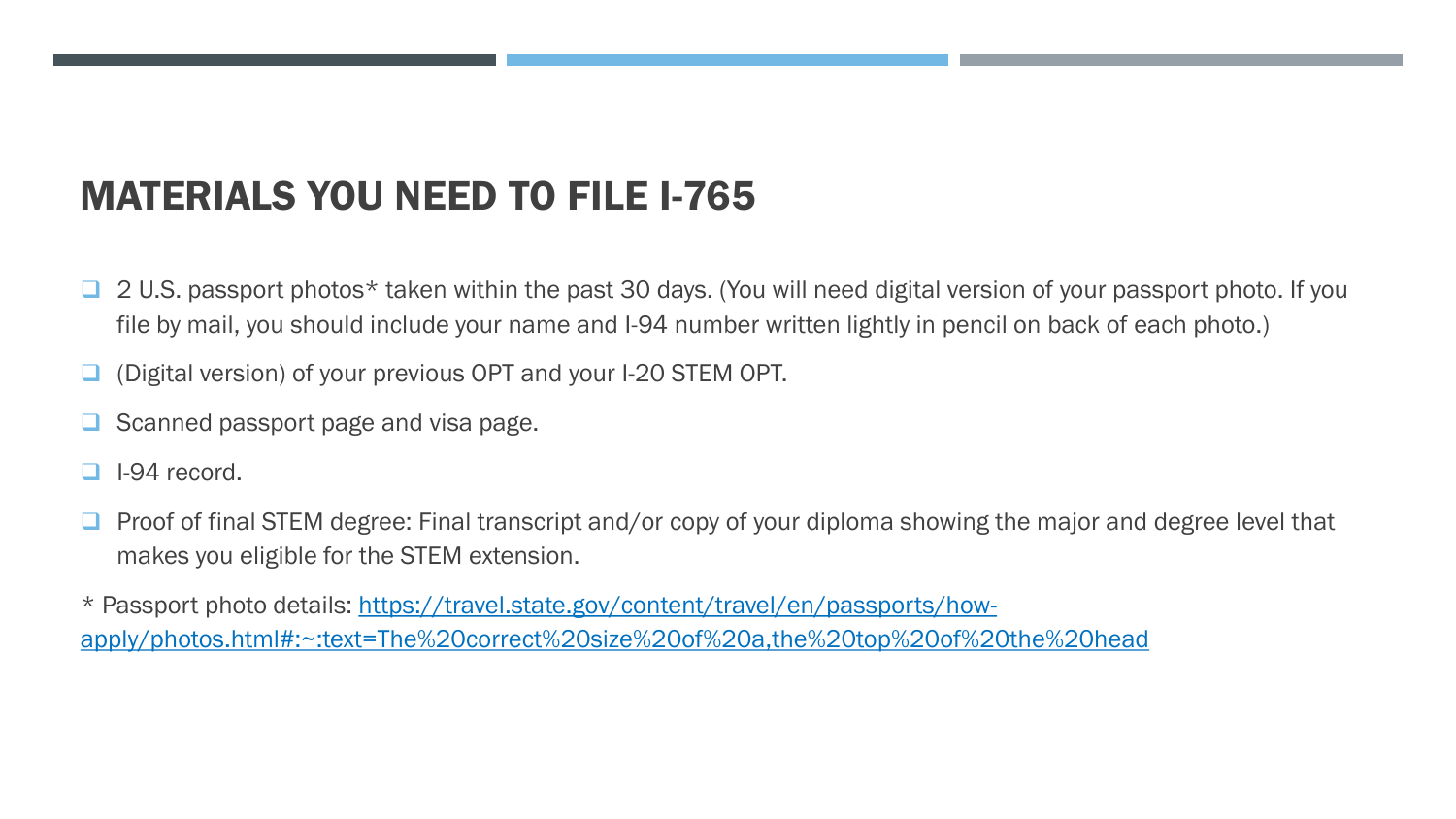#### E-FILING: USCIS FEE PAYMENT

- **If you e-file the form I-765, the online form will automatically calculate the correct fee and you will pay online** when you submit the e-filed application.
- **Dama The Vou must pay with a valid credit or debit card or provide your bank routing and checking account numbers to** have money taken directly from your U.S. bank account.
- Check the USCIS I-765 website for the current filing fee.
- DO NOT complete the submission of your I-765 or pay the fee until you have your OPT STEM I-20 and all other required documents!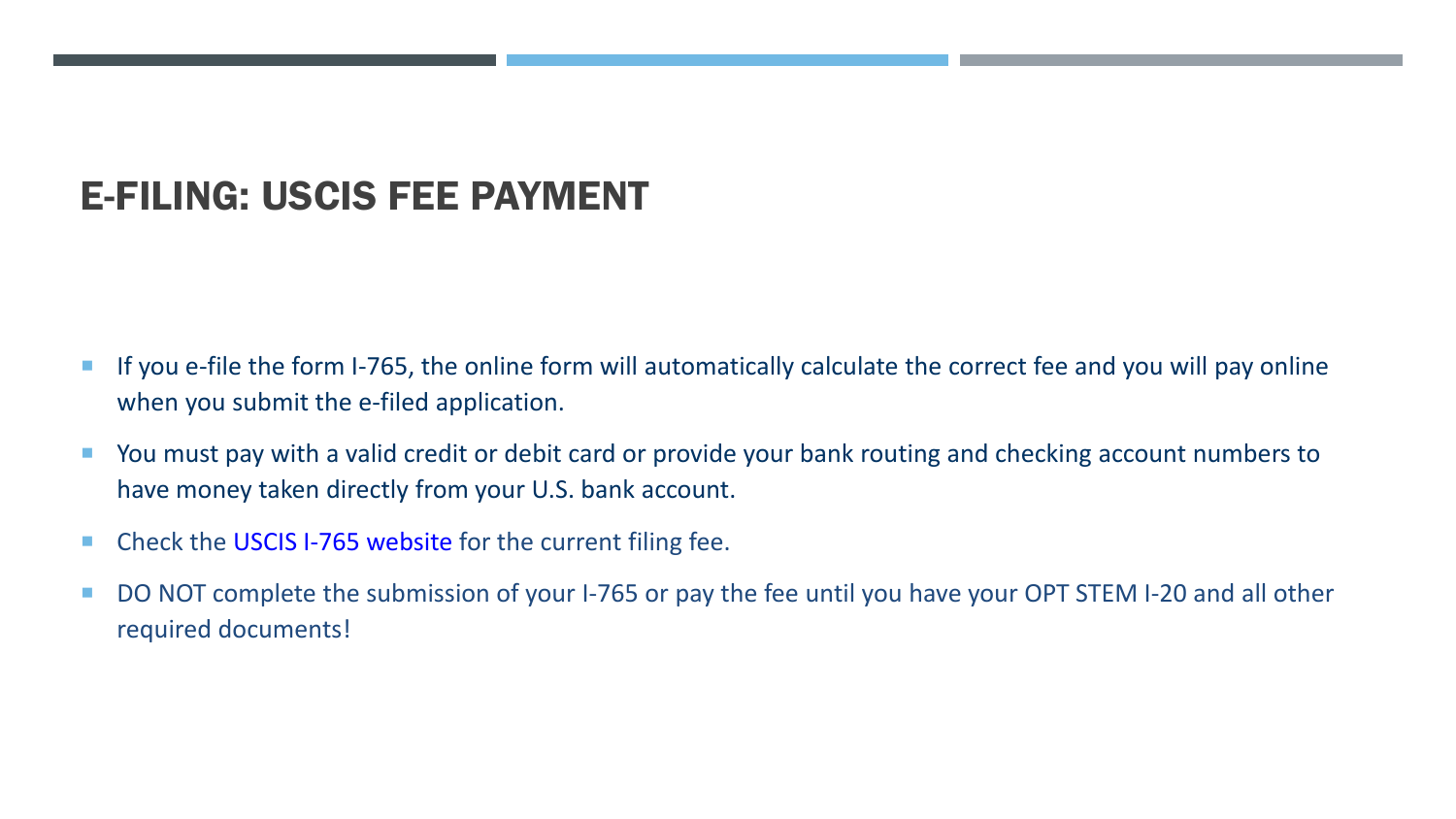# STEP 5: RECEIVING THE EMPLOYMENT AUTHORIZATION DOCUMENT (EAD)

- **If filed by mail: You should receive the notice by mail within 2-4 weeks after mailing the OPT application to USCIS.**
- **If filed online: You will receive a receipt notice immediately via your USCIS online account, and later receive the** paper receipt notice by mail.
- The paper notice is I-797C. The form is very important.
- Use the receipt number to check the status of USCIS website:<https://egov.uscis.gov/casestatus/landing.do>
- You can check your status with your USCIS online account.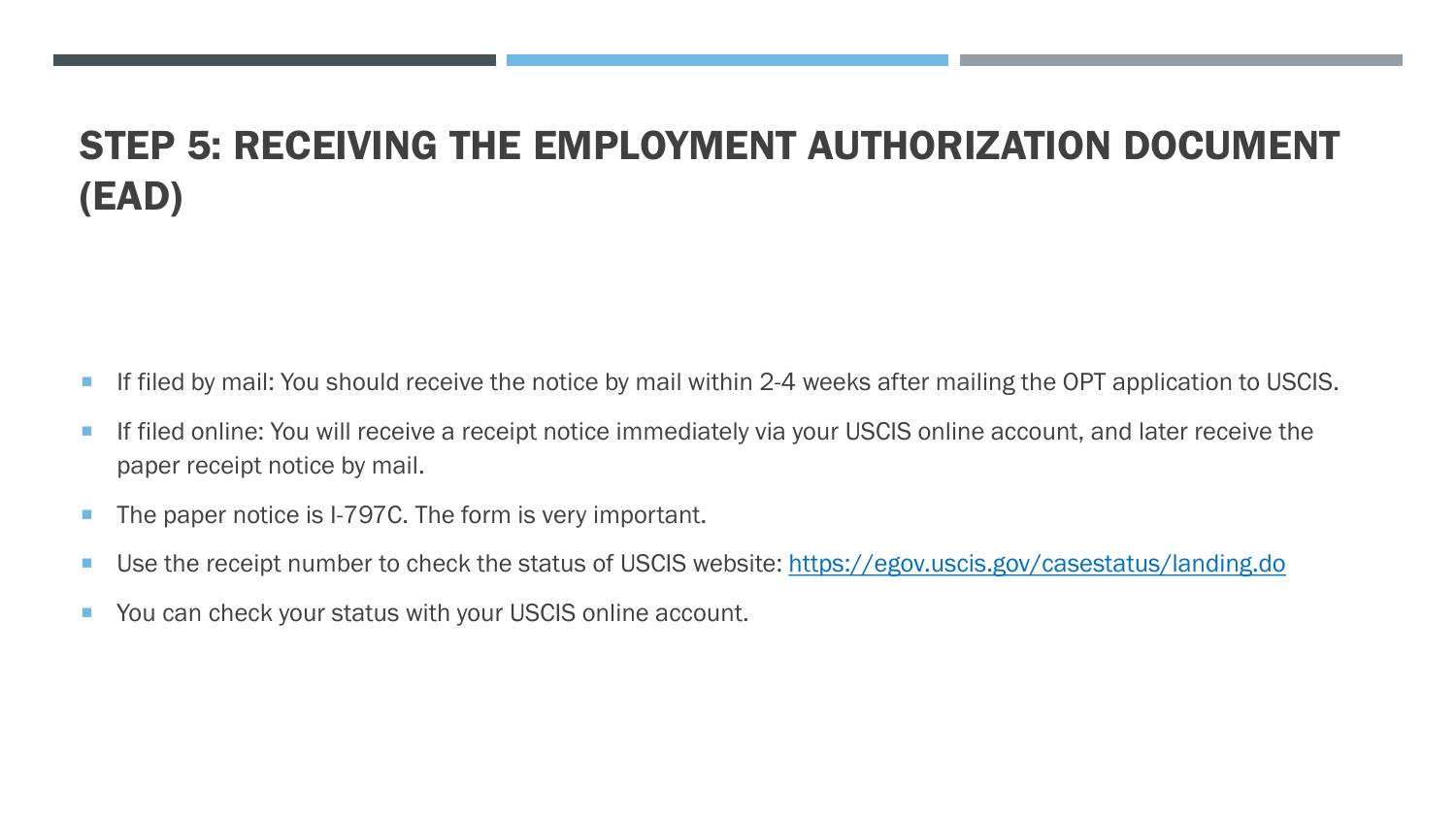# STEP 6: MAINTAINING YOUR F1 STATUS & STEM REPORTING REQUIREMENTS

- You must report any changes to your employment, address, and/or name, change of status to another visa category within 10 days.
- Student and employer: Complete and sign student's evaluation **ANNUALLY or when requested**. Annual Evaluation (I-983) due at 12 and 24 months.
- **Every 6 months**, provide validation report confirming name, address and employment information to DSO within 10 business days of the report due date.
- Report to DSO any material changes to or deviation from an existing Form I-983 as soon as possible.
- Notify DSO and submit new Form I-983 upon change of employer or start of a new practical training opportunity WITHN 10 DAYS.
- Reporting the early completion of your OPT: if you are ending your OPT before your EAD end date, you must report this to your DSO within 5 business days.
- Check your STEM OPT start date and mark your calendar for each 6-month interval of your STEM Extension for your reporting deadlines.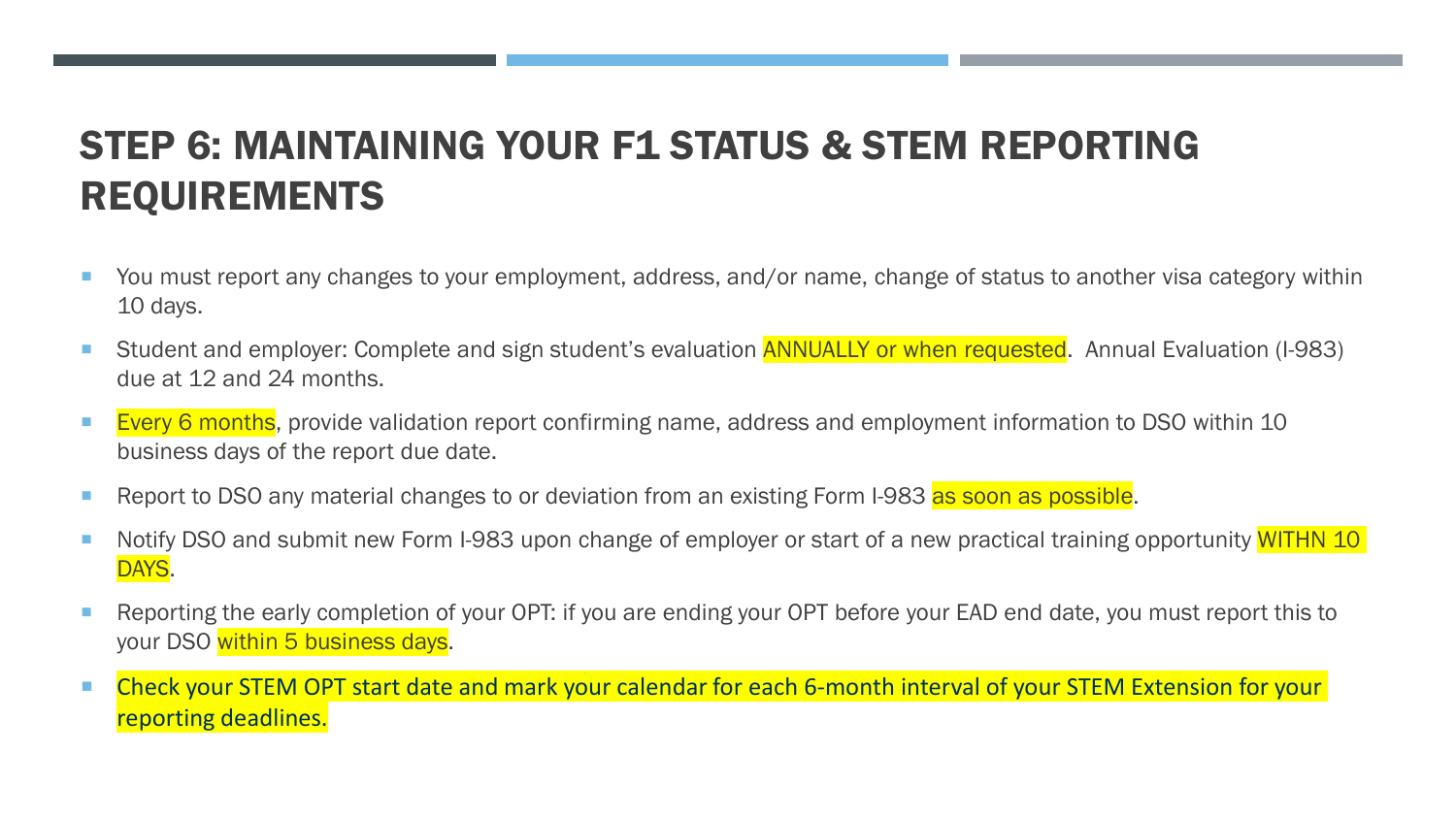# SEVP PORTAL

- The Student Exchange Visitor Program (SEVP) has its own "SEVP Portal" for students on OPT/STEM. On day 1 of your approved OPT, you will receive an email from SEVP with instructions on how to create an account. This email will come from do-notreply.sevp@ice.dhs.gov.
- Be aware of scams: SEVP will NEVER ask you for a payment to register for the optional SEVP Portal.
- **Registration for SEVP Portal is OPTIONAL.**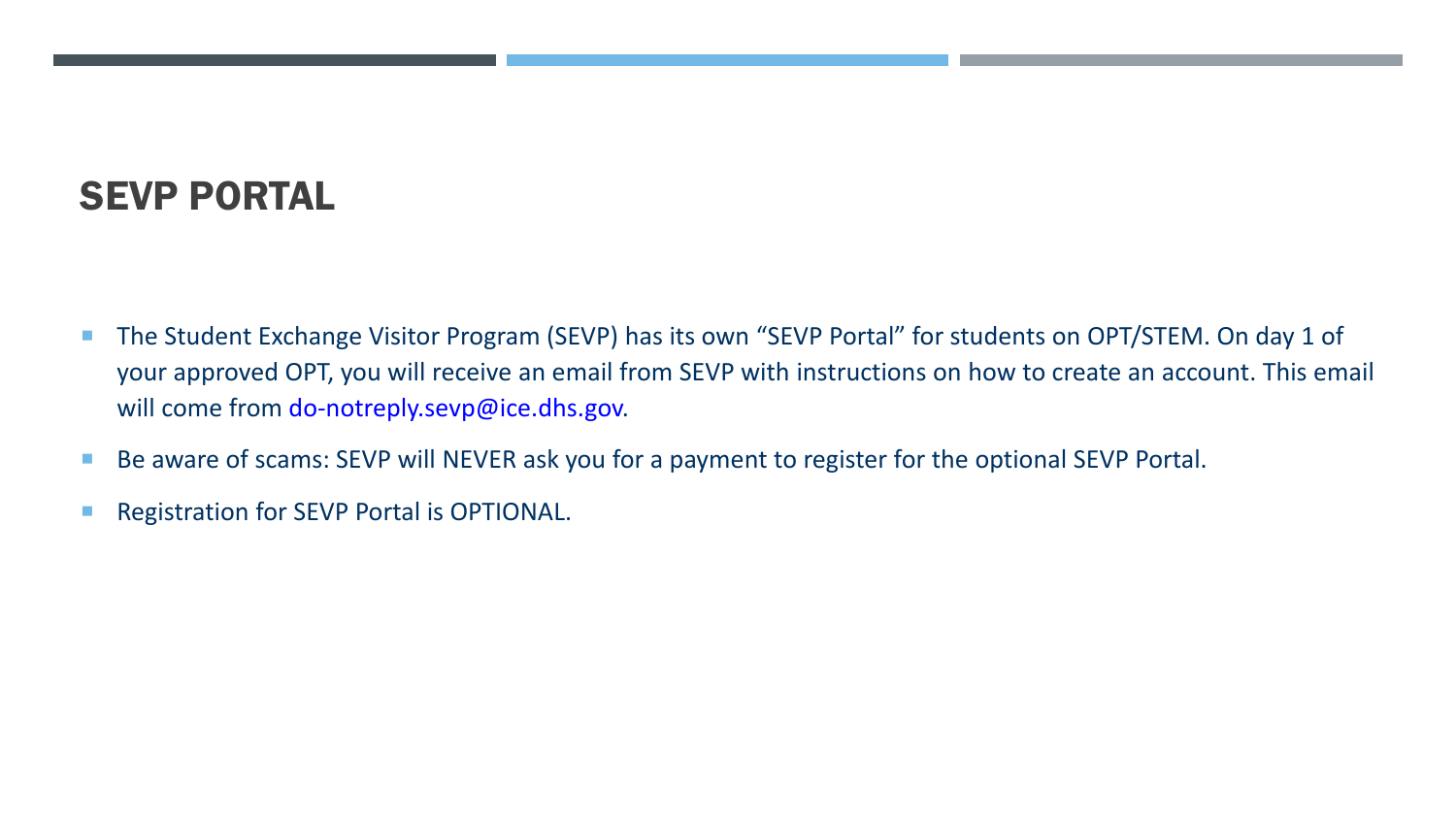## TRAVEL DURING STEM OPT PERIOD

- Avoid long absences from the U.S. during the STEM OPT period. Time spent outside of the U.S. while unemployed by a U.S. employer counts toward your 150 days of unemployment.
- Attempting to re-enter the U.S. close to the expiration date of your OPT can be risky.
- You must not enter the U.S. in a status other than F-1. This may result in the loss of your OPT eligibility.
- Travel While STEM OPT is Pending, But Before STEM OPT Card is Received

- There is a higher risk associated with travel and return while your STEM OPT is pending after the program completion date of your OPT EAD. If there are any problems with your application, you may not be able to respond to USCIS in a timely manner, which could delay processing of your EAD.

- If your STEM OPT application is denied while outside the U.S., and your original OPT EAD has expired, you will not be able to re-enter the U.S. in F-1 status and will not be able to reapply.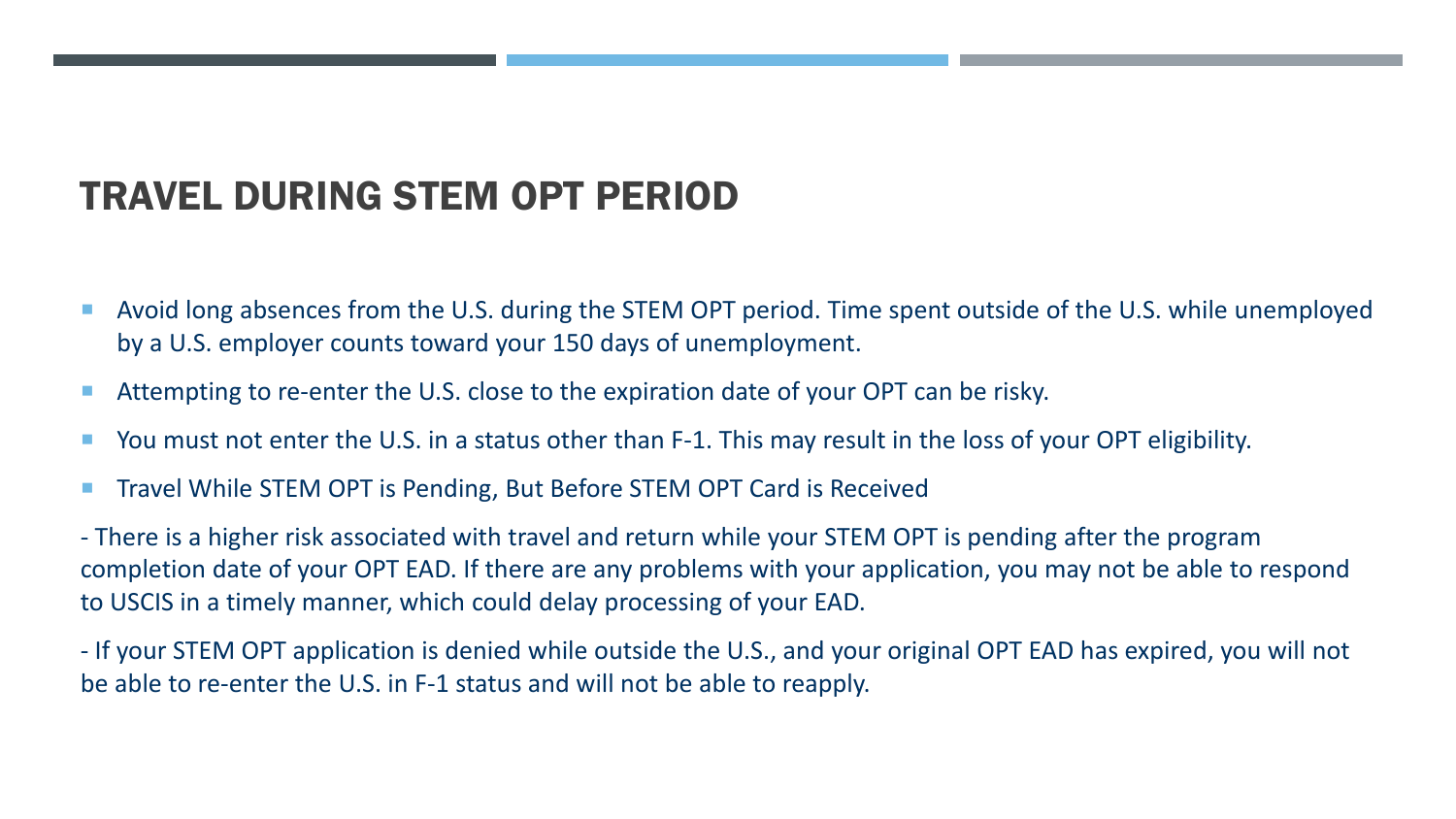# APPLYING FOR AN F1 VISA ON STEM OPT

- If you are traveling abroad and your F-1 visa has expired, you must obtain a new F-1 visa before returning to the U.S. When going to your visa interview, bring the documents below. For more information, visit: [http://internationaloffice.berkeley.edu/visa\\_application](http://internationaloffice.berkeley.edu/visa_application).
- 1. Valid passport (at least 6 months in the future)
- 2. Valid STEM I-20 with travel endorsement from a DSO within the past 6 months
- 3. STEM EAD Card
- 4. Proof of current STEM OPT employment (employer should match employer info listed on the I-20)
- 5. Evidence of sufficient funds (e.g. a bank statement, a letter from a sponsor or a job offer letter)
- Check the [U.S. Department of State website](https://travel.state.gov/content/travel.html) for more information about getting a visa and specific requirements at the local embassy or consulate.